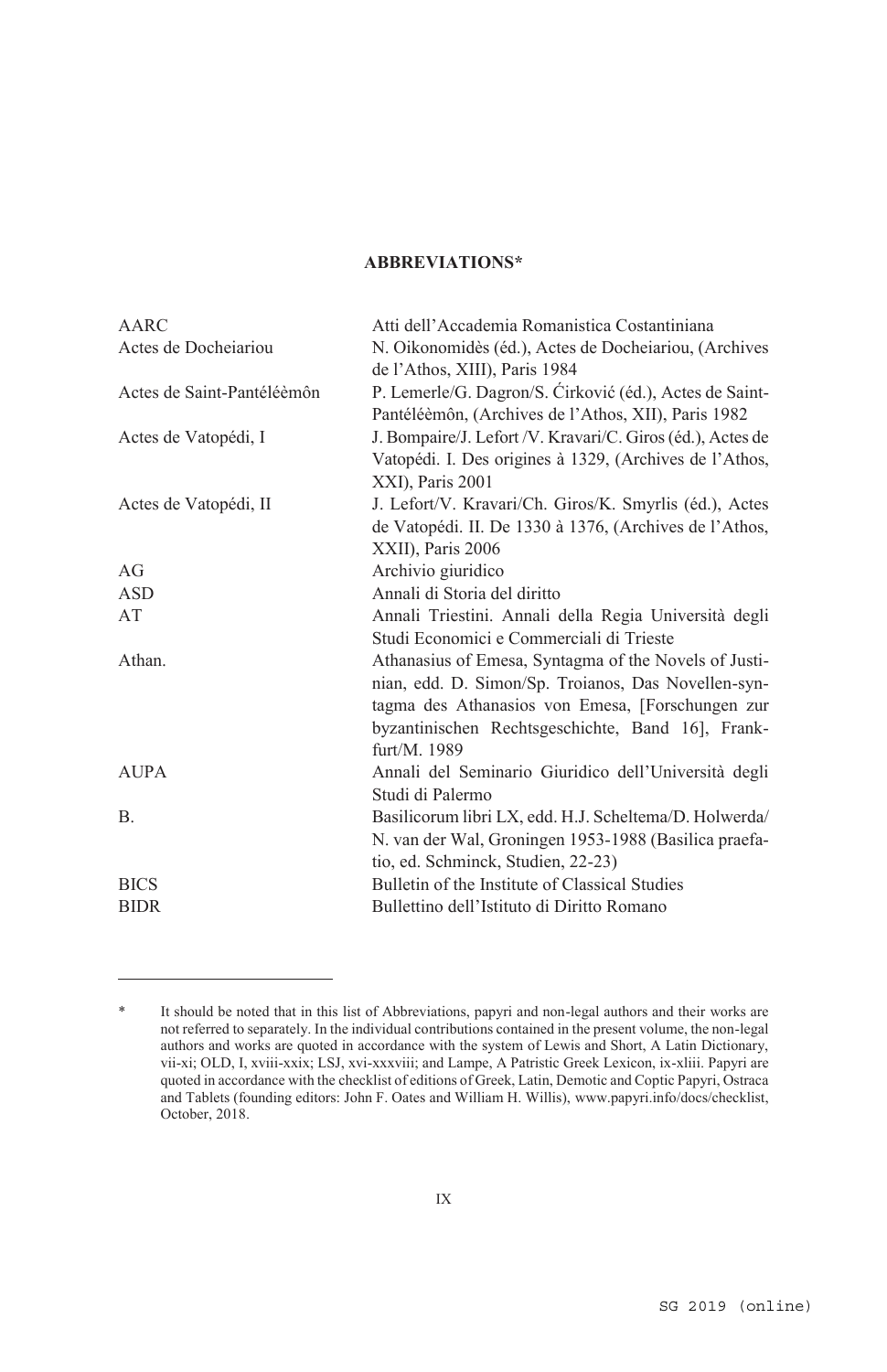| <b>BMGS</b>            | Byzantine and Modern Greek Studies                         |
|------------------------|------------------------------------------------------------|
| <b>BNJ</b>             | Byzantinisch-neugriechische Jahrbücher                     |
| $\mathbf{B}\mathbf{S}$ | B., Series B: Scholia (quoted after page and line)         |
| ΒT                     | B., Series A: Textus (quoted after page and line)          |
| <b>ByzSym</b>          | Byzantina Symmeikta                                        |
| BZ                     | Byzantinische Zeitschrift                                  |
| C.                     | Codex Iustinianus; ed. P. Krüger [Corpus iuris civilis II] |
| <b>CFHB</b>            | Corpus Fontium Historiae Byzantinae                        |
| CIL                    | Corpus Inscriptionum Latinarum                             |
| Coll.                  | Mosaicarum et Romanarum Legum Collatio                     |
| CollTrip.              | Collectio Tripartita, ed. N. van der Wal/B.H. Stolte,      |
|                        | Collectio Tripartita. Justinian on Religious and Eccle-    |
|                        | siastical Affairs, Groningen 1994                          |
| CQ                     | <b>Classical Quarterly</b>                                 |
| CTh.                   | Codex Theodosianus, ed. Th. Mommsen (adsumpto              |
|                        | apparatu P. Kruegeri), Theodosiani libri XVI cum con-      |
|                        | stitutionibus Sirmondianis. Vol. I, pars prior: Prolego-   |
|                        | mena; pars posterior: Textus cum apparatu. Berolini        |
|                        | 1905                                                       |
| D.                     | Digesta, ed. Th. Mommsen [Corpus iuris civilis I]          |
| Darrouzès, Regestes V  | J. Darrouzès, Les regestes des actes du Patriarcat de      |
|                        | Constantinople. Vol. I: Les actes des Patriarches. Fasc.   |
|                        | V: Les regestes de 1310 à 1376, Paris 1977                 |
| Darrouzès, Regestes VI | J. Darrouzès, Les regestes des actes du Patriarcat de      |
|                        | Constantinople. Vol. I: Les actes des Patriarches. Fasc.   |
|                        | VI: Les regestes de 1377 à 1410, Paris 1979                |
| Diritto@Storia         | Diritto@Storia. Rivista Internazionale di<br>Scienze       |
|                        | Giuridiche e Tradizione Romana (www.dirittoestoria.it)     |
| <b>DOP</b>             | <b>Dumbarton Oaks Papers</b>                               |
| DS                     | Ch. Daremberg/E. Saglio, Dictionnaire des Antiquités       |
|                        | grecques et romaines d'après les textes et les monu-       |
|                        | ments                                                      |
| Ecl.B.                 | Ecloga<br>Basilicorum, ed. L. Burgmann,<br>Ecloga          |
|                        | Basilicorum, [Forschungen zur byzantinischen Rechts-       |
|                        | geschichte, Band 15], Frankfurt/M. 1988                    |
| ED                     | Enciclopedia del Diritto                                   |
| $EEB\Sigma$            | Επετηρις Εταιρείας Βυζαντινών Σπουδών                      |
| Eis.                   | Eisagoge, ed. K.E. Zachariä von Lingenthal, in: Zepos,     |
|                        | JGR II, 229-368 (Eisagoge praefatio, ed. Schminck,         |
|                        | Studien, 4-11)                                             |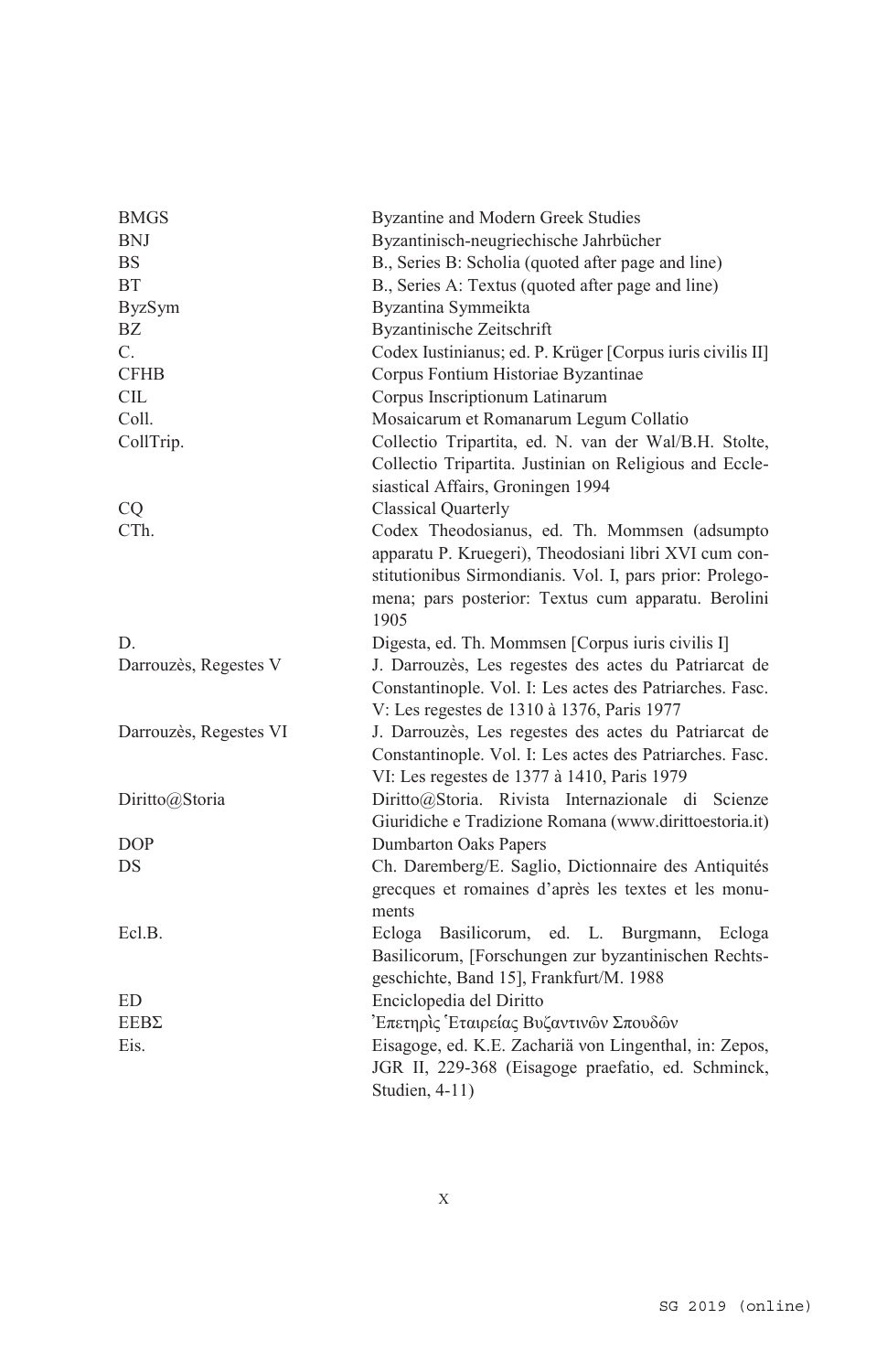| Epit.                       | Epitome legum, ed. K.E. Zachariä von Lingenthal, in:<br>Zepos, JGR IV, 261-585 (Epitome legum praefatio, ed.                                                                                                                                        |
|-----------------------------|-----------------------------------------------------------------------------------------------------------------------------------------------------------------------------------------------------------------------------------------------------|
| <b>FM</b>                   | Schminck, Studien, 112-119)<br><b>Fontes Minores</b>                                                                                                                                                                                                |
| Gai. Epit.                  | Gai Epitome, ed. B. Kübler, Gai Institutionum epitome,<br>in: Iurisprudentiae anteiustinianae reliquias in usum<br>maxime academicum compositas a P.E. Huschke, II, 2,<br>Leipzig 1927 <sup>6</sup> , 395-431                                       |
| Gaius                       | Gai Institutiones, ed. M. David, Gai Institutiones secun-<br>dum codicis Veronensis apographum Studemun-dia-<br>num et reliquias in Aegypto repertas, [Studia Gaiana,<br>Vol. I], Leiden 1964 (unless indicated otherwise)                          |
| Hb. I-V; Heimbach, Vol. I-V | C.W.E. Heimbach, Basilicorum libri LX, 5 vols.,<br>Leipzig; I: 1833, II: 1840, III: 1843, IV: 1846, V: 1850                                                                                                                                         |
| Heimbach, GRR               | C.W.E. Heimbach, Griechisch-römisches Recht im<br>Mittelalter und Neuzeit, in: Allgemeine Encyklopädie<br>der Wissenschaften und Künste, hrsg. von J.S. Ersch<br>und J.G. Gruber, 1. Section, 86. Theil, Leipzig 1868<br>(repr. Graz 1976), 191-471 |
| Heimbach, Manuale           | see: Heimbach, Prolegomena                                                                                                                                                                                                                          |
| Heimbach, Prolegomena       | C.W.E. Heimbach, Basilicorum libri LX, vol. VI:<br>Prolegomena et Manuale Basilicorum continens, Leip-<br>zig 1870 (partial repr. Amsterdam 1962)                                                                                                   |
| Hex.                        | Const. Harmenopoulos, Hexabiblos, ed. G.E. Heim-<br>bach, Const. Harmenopuli Manuale legum sive Hexa-<br>biblos cum appendicibus et legibus agrariis, Lipsiae<br>1851 (repr. Aalen 1969)                                                            |
| Inst.                       | Iustiniani Institutiones, ed. P. Krüger [Corpus Iuris<br>civilis Il                                                                                                                                                                                 |
| Il Filangieri               | Il Filangieri. Rivista periodica mensuale di scienze<br>giuridiche e politico-amministrative                                                                                                                                                        |
| <b>ILS</b>                  | Inscriptiones Latinae Selectae                                                                                                                                                                                                                      |
| Index                       | Index. Quaderni camerti di studi romanistici                                                                                                                                                                                                        |
| <b>IURA</b>                 | IURA. Rivista internazionale di diritto romano e antico                                                                                                                                                                                             |
| <b>JGR</b>                  | Jus Graecoromanum, edd. J. Zepos - P. Zepos                                                                                                                                                                                                         |
| JJP                         | The Journal of Juristic Papyrology                                                                                                                                                                                                                  |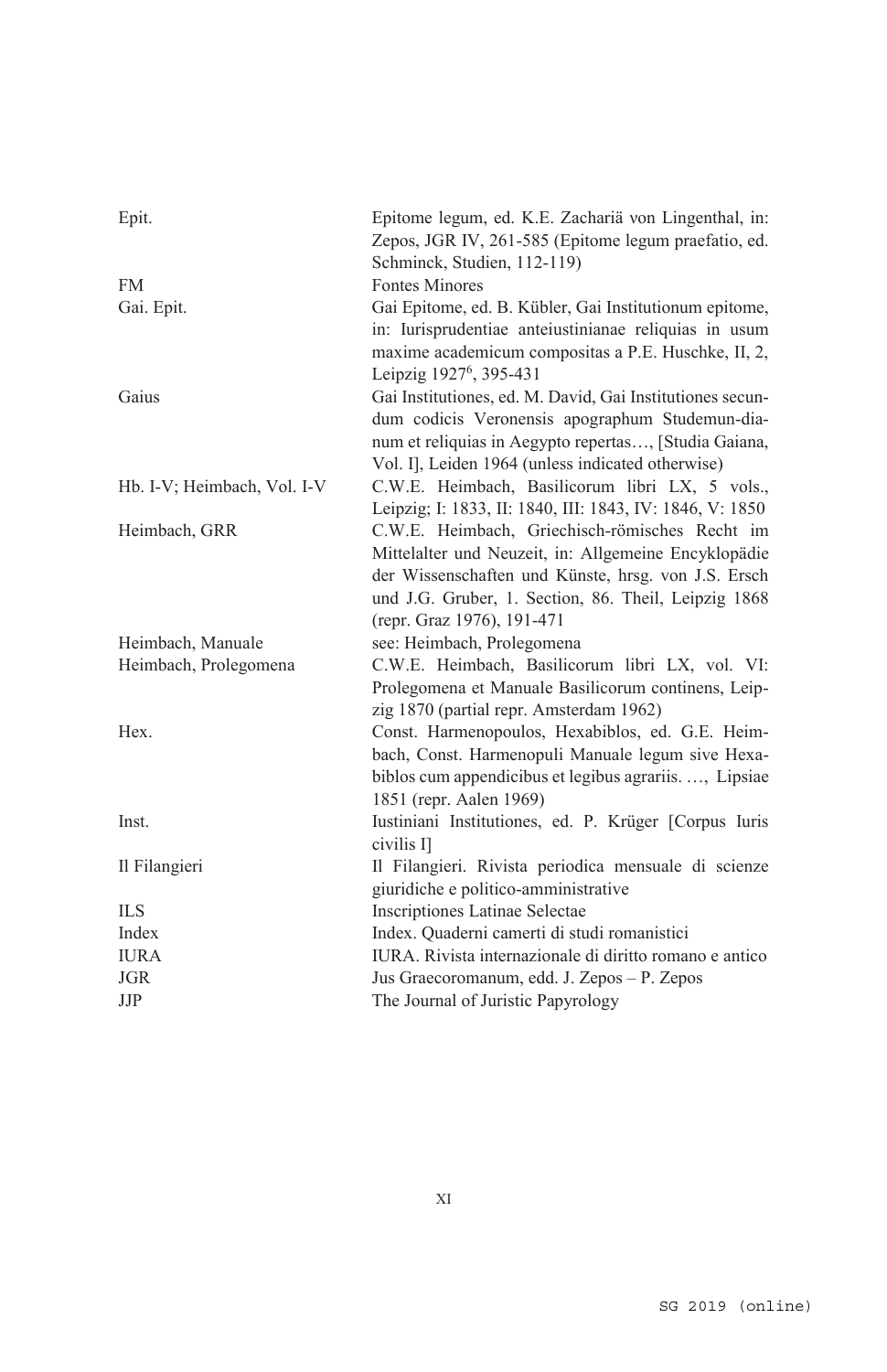| JÖB<br>Julian.       | Jahrbuch der Österreichischen Byzantinistik<br>Julianus, Epitome Latina of the Novels of Justinian, ed.<br>G. Haenel, Iuliani Epitome Latina Novellarum Iusti-<br>niani, Lipsiae 1873 (repr. Osnabrück 1965)                                                           |
|----------------------|------------------------------------------------------------------------------------------------------------------------------------------------------------------------------------------------------------------------------------------------------------------------|
| Krüger, Editio maior | P. Krüger, Codex Iustinianus. Editio maior, Berlin 1877<br>(repr.: [100 Jahre Bürgerliches Gesetzbuch. Pandekten-<br>recht, 62], Goldbach 1998)                                                                                                                        |
| Labeo                | Labeo. Rassegna di diritto romano                                                                                                                                                                                                                                      |
| <b>LSJ</b>           | H.G. Liddell/R. Scott/H. Stuart Jones, A Greek - English<br>Lexicon (with revised Supplement, ed. P.G.W. Glare,<br>1996), Oxford 1940 <sup>9</sup> (repr. 2018)                                                                                                        |
| Mansi                | G.D. Mansi, Sacrorum conciliorum nova et amplissima<br>collectio, 53 vols. in 58 pts., Paris-Leipzig 1901-1927                                                                                                                                                         |
| MM                   | F. Miklosich/J. Müller, Acta et Diplomata Graeca Medii<br>Aevi, Vol. I - VI, Wien 1860-1890 (repr. Aalen 1968)                                                                                                                                                         |
| Mo. ed. mai.         | Mommsen, editio maior; see: Mommsen, Praefatio                                                                                                                                                                                                                         |
| Mommsen, Praefatio   | Th. Mommsen, Digesta Iustiniani Augusti. Editio maior,<br>2 vols., Berlin 1868-1870; Vol. I: Praefatio (repr.: [100<br>Jahre Bürgerliches Gesetzbuch. Pandekten-recht, 61],<br>Goldbach 2001)                                                                          |
| Nov.                 | Novellae, edd. R. Schöll/G. Kroll [Corpus iuris civilis III]                                                                                                                                                                                                           |
| Nov. Leon.           | Novellae Leonis Sapientis, edd. P. Noailles/A. Dain,<br>Les Novelles de Léon VI le Sage. Texte et traduction,<br>Paris 1944; ed. Σπ. Τρωιάνος, Οι Νεαρές Λέοντος Ο'<br>του Σοφού. Προλεγόμενα, κείμενο, απόδοση στη<br>νεοελληνική, ευρετήρια και επίμετρο, Αθήνα 2007 |
| <b>NNDI</b>          | Novissimo Digesto Italiano (Torino, 1957-1979)                                                                                                                                                                                                                         |
| Nov. Maj.            | Novellae Majoriani, ed. P.M. Meyer (adiutore Th.<br>Mommseno), Leges Novellae ad Theodosianum<br>pertinentes, (= Theodosiani libri XVI cum constitutio-<br>nibus Sirmondianis, Vol. II), Berolini 1905                                                                 |
| Nov. Marc.           | Novellae Marciani, ed. P.M. Meyer (adiutore Th.<br>Mommseno), Leges Novellae ad Theodosianum perti-<br>nentes, (= Theodosiani libri XVI cum constitutionibus<br>Sirmondianis, Vol. II), Berolini 1905                                                                  |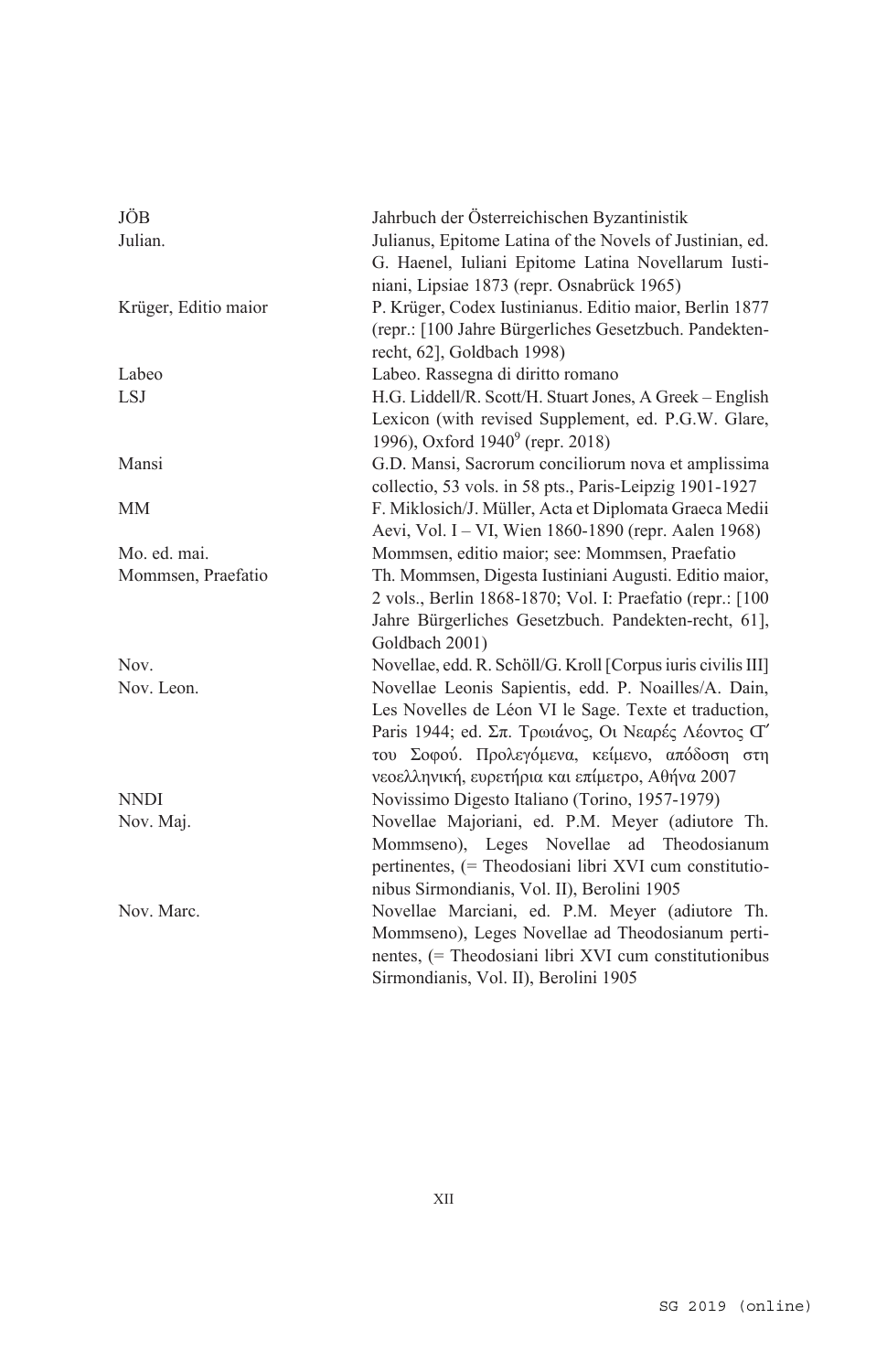| Nov. Theod.             | Novellae Theodosii, ed. P.M. Meyer (adiutore Th.<br>Mommseno), Leges Novellae ad Theodosianum perti-<br>nentes, (= Theodosiani libri XVI cum constitutionibus<br>Sirmondianis, Vol. II), Berolini 1905                                                       |
|-------------------------|--------------------------------------------------------------------------------------------------------------------------------------------------------------------------------------------------------------------------------------------------------------|
| Nov. Val.               | Novellae Valentiniani, ed. P.M. Meyer (adiutore Th.<br>Mommseno), Leges Novellae ad Theodosianum perti-<br>nentes, (= Theodosiani libri XVI cum constitutionibus<br>Sirmondianis, Vol. II), Berolini 1905                                                    |
| <b>NRHD</b>             | Nouvelle revue historique de droit français et étranger,<br>1877-1921                                                                                                                                                                                        |
| <b>ODB</b>              | The Oxford Dictionary of Byzantium, edd. A.P.<br>Kazhdan/A.-M. Talbot/A. Cutler/T.E. Gregory/N.P. Šev-<br>čenko, 3 vols., New York/Oxford 1991                                                                                                               |
| <b>OLD</b>              | Oxford Latin Dictionary, 2 vols., (Vol. I: A-L, Vol. II:<br>M-Z), ed. P.G.W. Glare, Oxford 2012 <sup>2</sup>                                                                                                                                                 |
| Paul. Sent.             | Pauli Sententiae, ed. E. Seckel/B. Kübler, Iulii Pauli<br>libri quinque Sententiarum ad filium, in: Iurispruden-<br>tiae anteiustinianae reliquias in usum maxime acade-<br>micum compositas a P.E. Huschke, II, 1, Leipzig 1911 <sup>6</sup> ,<br>$1 - 161$ |
| Peira                   | Peira Eustathii Romani, ed. K.E. Zachariä von Lingen-<br>thal, in: Zepos, JGR IV, 9-260                                                                                                                                                                      |
| PG                      | J.-P. Migne, Patrologiae cursus completus. Series graeca<br>1-161, Paris 1857-1866                                                                                                                                                                           |
| Pieler, Rechtsliteratur | P.E. Pieler, 'Byzantinische Rechtsliteratur', in: H. Hun-<br>ger, Die hochsprachliche profane Literatur der Byzanti-<br>ner, II (Handbuch der Altertumswissenschaft XII.5.2),<br>Munich 1978, 341-480                                                        |
| <b>PLP</b>              | E. Trapp/R. Walther/H.-V. Beyer/K. Sturm-Schnabl/E.<br>Kislinger/S. Kaplaneres/I. Leontiadis (Hrgb.), Prosopo-<br>graphisches Lexikon der Palaiologenzeit, Vol. I-XII,<br>Wien 1976-1996                                                                     |
| Proch.                  | Prochiron, ed. K.E. Zachariä (von Lingenthal), in: Zepos,<br>JGR II, 107-228 (Prochiron praefatio, ed. Schminck,<br>Studien, 56-61)                                                                                                                          |
| <b>PWRE</b>             | Pauly & Wissowa, Real-Encyclopädie der classischen<br>Altertumswissenschaft                                                                                                                                                                                  |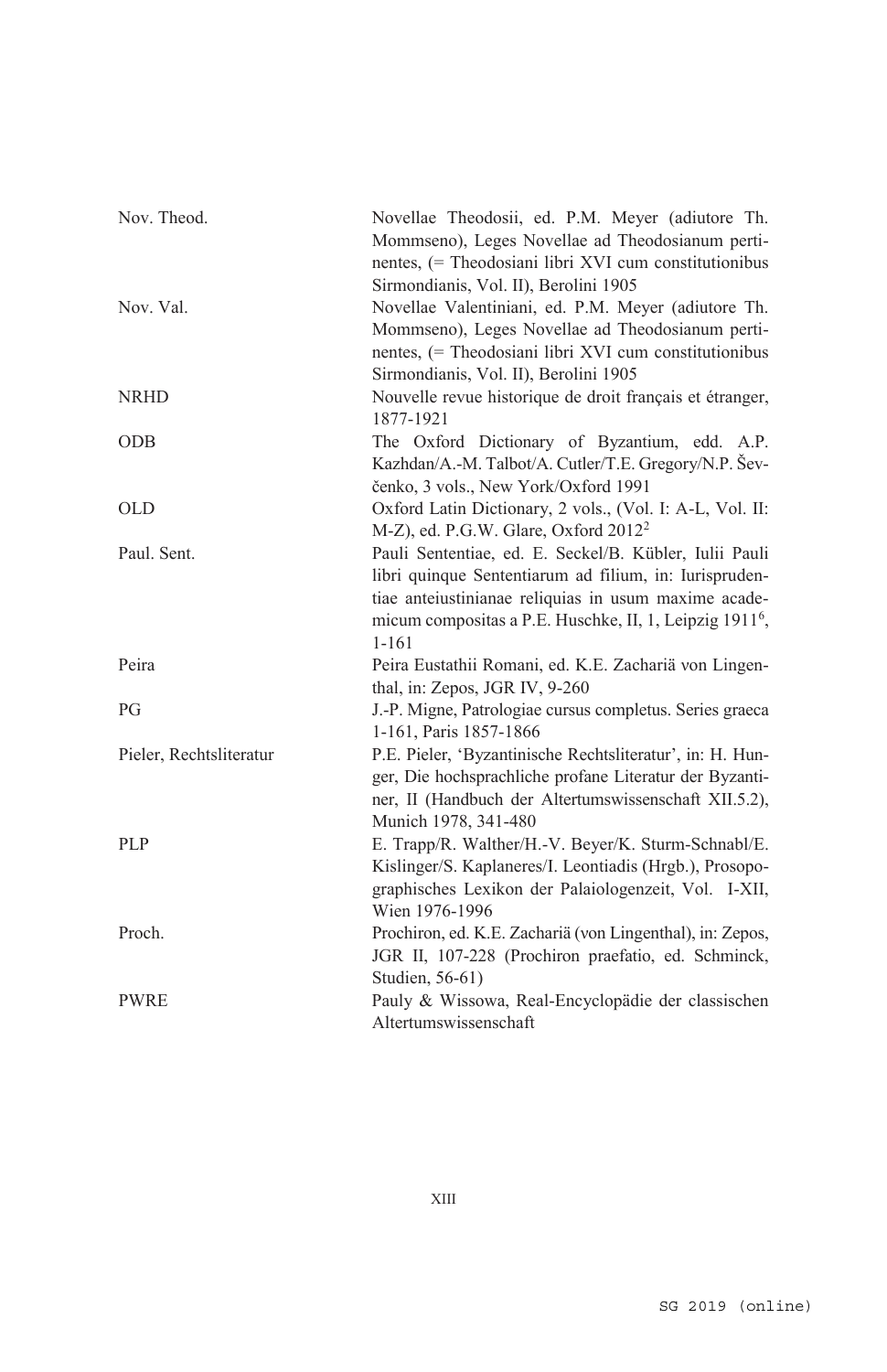| <b>RDR</b>        | Rivista di Diritto Romano. Periodico di storia del diritto ro-<br>mano di diritti antichi e della tradizione romanistica medio-<br>evale e moderna (www.ledonline.it/rivistadirittoromano)                                                                |
|-------------------|-----------------------------------------------------------------------------------------------------------------------------------------------------------------------------------------------------------------------------------------------------------|
| <b>RÉB</b>        | Revue des Études Byzantines                                                                                                                                                                                                                               |
| RHBR, I           | L. Burgmann/M.Th. Fögen/A. Schminck/D. Simon, Reper-<br>torium der Handschriften des byzantinischen Rechts, Teil<br>I. Die Handschriften des weltlichen Rechts (Nr. 1-327),<br>[Forschungen zur byzantinischen Rechtsgeschichte 20],<br>Frankfurt/M. 1995 |
| <b>RHD</b>        | Revue historique de droit français et étranger, 1922-                                                                                                                                                                                                     |
| Rhom. ag.         | Ρωμαϊκαί άγωγαί (ed. R. Meijering, "Ρωμαϊκαί άγω-<br>γαί. Two Byzantine Treatises on Legal Actions', FM<br>VIII (1990), 1-152                                                                                                                             |
| <b>RIDA</b>       | Revue internationale des droits de l'antiquité                                                                                                                                                                                                            |
| <b>RISG</b>       | Rivista Italiana per le Scienze Giuridiche                                                                                                                                                                                                                |
| <b>RJ</b>         | Rechtshistorisches Journal                                                                                                                                                                                                                                |
| RP                | Γ. Ράλλης/Μ. Ποτλής, Σύνταγμα των θείων καί ιερών<br>κανόνων τῶν τε ἁγίων καί πανευφήμων ἀποστόλων καί<br>τῶν ἱερῶν οἰκουμενικῶν καί τοπικῶν συνόδων καί τῶν<br>κατά μέρος αγίων πατέρων, τ. Α' - ΣΤ', Άθήνησιν 1852-<br>1859 (repr. Athens 1992)         |
| <b>SBM</b>        | Synopsis Basilicorum maior, ed. K.E. Zachariä von Lin-<br>genthal, in: Zepos, JGR V, 1-599                                                                                                                                                                |
| <b>SCDR</b>       | Seminarios Complutenses de Derecho Romano. Revista<br>Internacional de Derecho Romano y Tradición Roma-<br>nística                                                                                                                                        |
| Schminck, Studien | A. Schminck, Studien zu mittelbyzantinischen Rechts-<br>büchern, [Forschungen zur byzantinischen Rechts-ge-<br>schichte, Band 13], Frankfurt/M. 1986                                                                                                      |
| <b>SDHI</b>       | Studia et Documenta Historiae et Iuris                                                                                                                                                                                                                    |
| SG                | Subseciva Groningana                                                                                                                                                                                                                                      |
| <b>SK</b>         | Novellae edd. Schöll/Kroll                                                                                                                                                                                                                                |
| <b>SS</b>         | Studi Senesi                                                                                                                                                                                                                                              |
| <b>SZ</b>         | Zeitschrift der Savigny-Stiftung für Rechtsgeschichte,<br>romanistische Abteilung                                                                                                                                                                         |